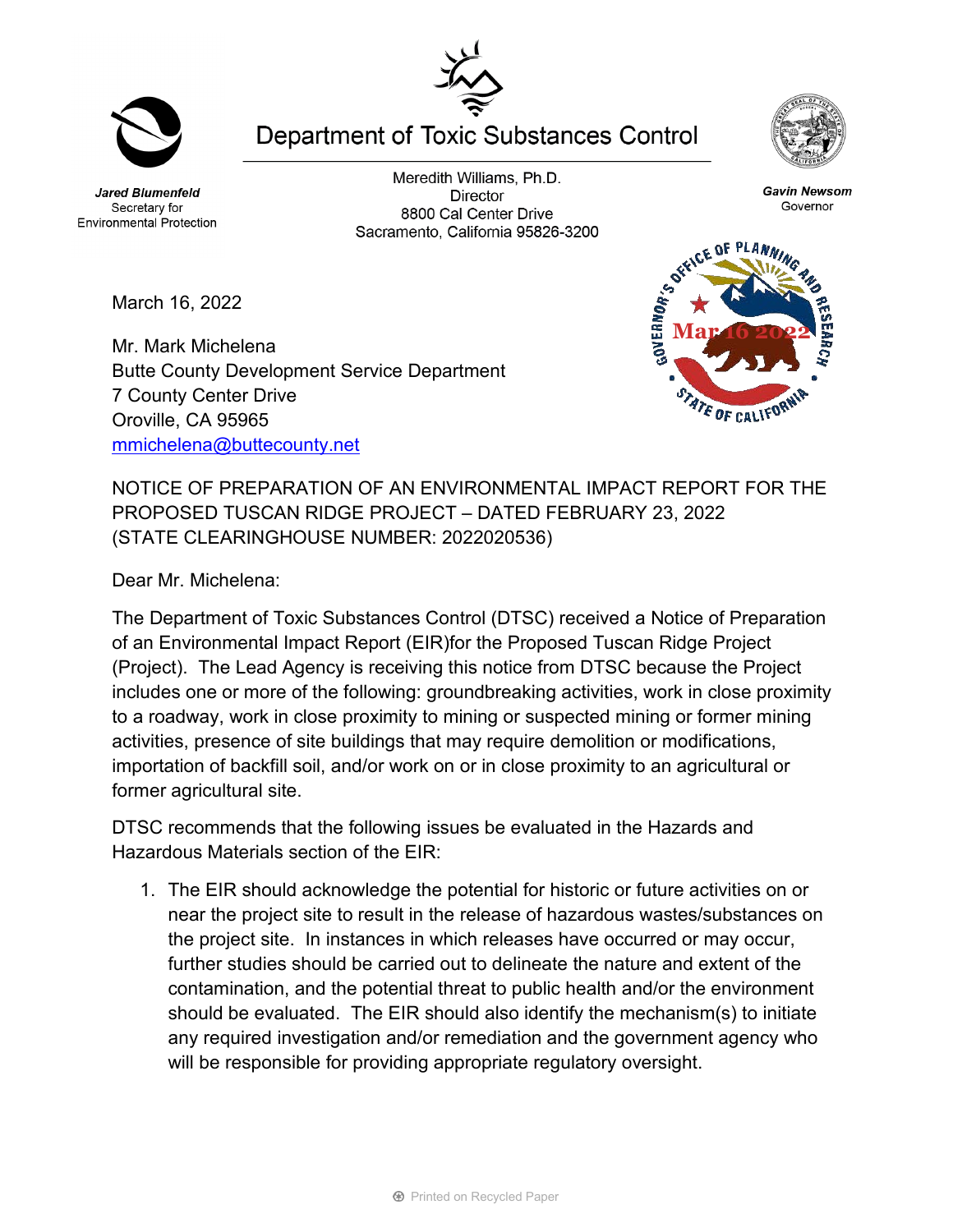Mr. Mark Michelena March 16, 2022 Page 2

- 2. Refiners in the United States started adding lead compounds to gasoline in the 1920s in order to boost octane levels and improve engine performance. This practice did not officially end until 1992 when lead was banned as a fuel additive in California. Tailpipe emissions from automobiles using leaded gasoline contained lead and resulted in aerially deposited lead (ADL) being deposited in and along roadways throughout the state. ADL-contaminated soils still exist along roadsides and medians and can also be found underneath some existing road surfaces due to past construction activities. Due to the potential for ADL-contaminated soil DTSC, recommends collecting soil samples for lead analysis prior to performing any intrusive activities for the project described in the EIR.
- 3. If any sites within the project area or sites located within the vicinity of the project have been used or are suspected of having been used for mining activities, proper investigation for mine waste should be discussed in the EIR. DTSC recommends that any project sites with current and/or former mining operations onsite or in the project site area should be evaluated for mine waste according to DTSC's 1998 [Abandoned Mine Land Mines Preliminary Assessment Handbook.](https://dtsc.ca.gov/2020/04/17/document-request/?wpf337186_14=https://dtsc.ca.gov/wp-content/uploads/sites/31/2018/11/aml_handbook.pdf)
- 4. If buildings or other structures are to be demolished on any project sites included in the proposed project, surveys should be conducted for the presence of lead-based paints or products, mercury, asbestos containing materials, and polychlorinated biphenyl caulk. Removal, demolition and disposal of any of the above-mentioned chemicals should be conducted in compliance with California environmental regulations and policies. In addition, sampling near current and/or former buildings should be conducted in accordance with DTSC's 2006 *Interim [Guidance Evaluation of School Sites with Potential Contamination from](https://dtsc.ca.gov/2020/04/17/document-request/?wpf337186_14=https://dtsc.ca.gov/wpcontent/uploads/sites/31/2018/09/Guidance_Lead_%20%20Contamination_050118.pdf)  [Lead Based Paint, Termiticides, and Electrical Transformers](https://dtsc.ca.gov/2020/04/17/document-request/?wpf337186_14=https://dtsc.ca.gov/wpcontent/uploads/sites/31/2018/09/Guidance_Lead_%20%20Contamination_050118.pdf)*.
- 5. If any projects initiated as part of the proposed project require the importation of soil to backfill any excavated areas, proper sampling should be conducted to ensure that the imported soil is free of contamination. DTSC recommends the imported materials be characterized according to *[DTSC's 2001 Information](https://dtsc.ca.gov/wp-content/uploads/sites/31/2018/09/SMP_FS_Cleanfill-Schools.pdf)  [Advisory Clean Imported Fill Material](https://dtsc.ca.gov/wp-content/uploads/sites/31/2018/09/SMP_FS_Cleanfill-Schools.pdf)*.
- 6. If any sites included as part of the proposed project have been used for agricultural, weed abatement or related activities, proper investigation for organochlorinated pesticides should be discussed in the EIR. DTSC recommends the current and former agricultural lands be evaluated in accordance with DTSC's 2008 *[Interim Guidance for Sampling Agricultural](https://dtsc.ca.gov/wp-content/uploads/sites/31/2018/09/Ag-Guidance-Rev-3-August-7-2008-2.pdf)  [Properties \(Third Revision\).](https://dtsc.ca.gov/wp-content/uploads/sites/31/2018/09/Ag-Guidance-Rev-3-August-7-2008-2.pdf)*